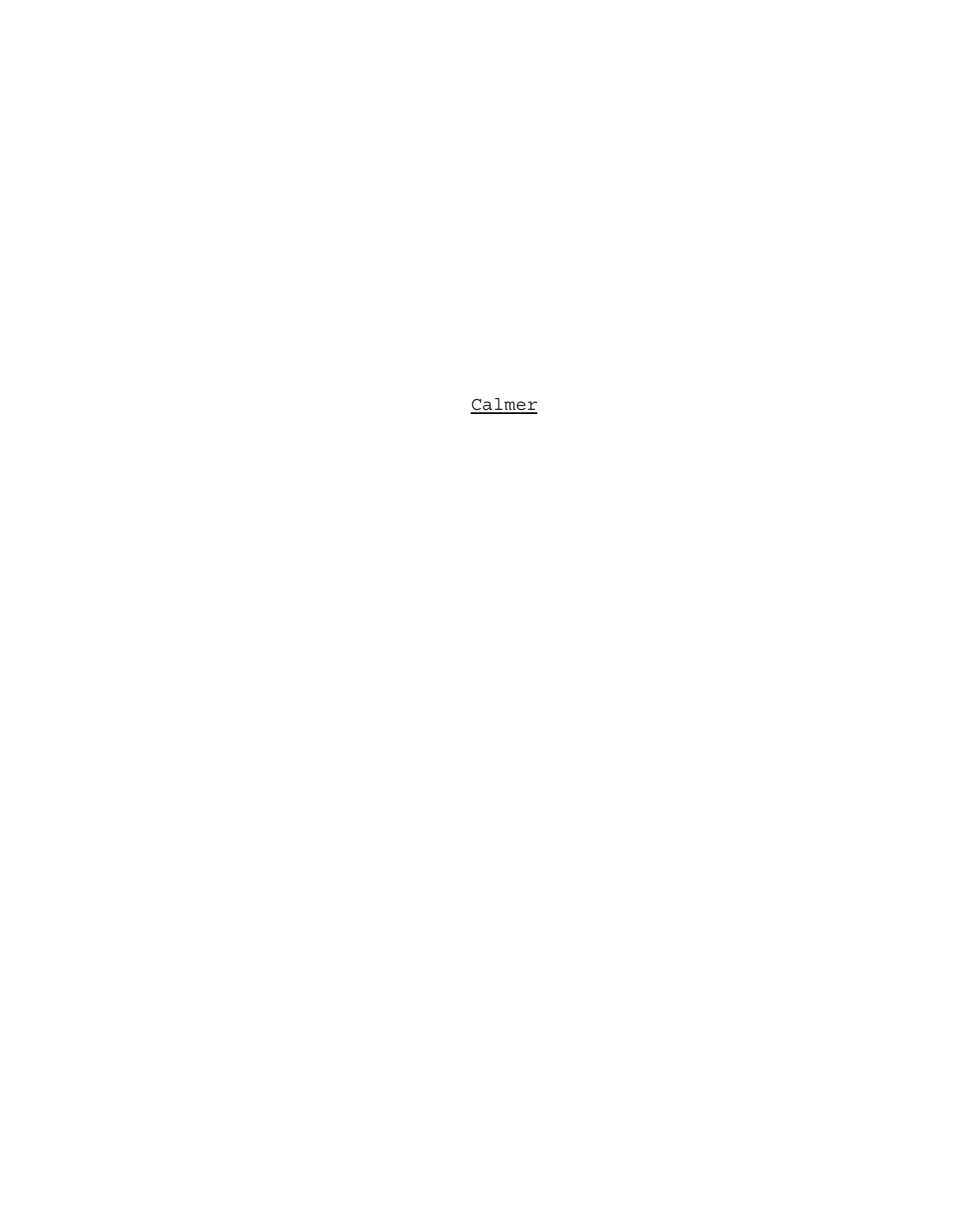INT. RAMSHACKLE FARMHOUSE - AFTERNOON

A rough wooden table is cluttered with tin plates and mugs. MATTHEW, seven years old and dressed in the simplest of woollen clothes, clears the clutter away dutifully.

The farmhouse is small and simple, typical of a poor farming family in remote late-colonial Tasmania. Somewhere outside, a horse is whinnying.

Matthew picks up a brown bottle half full of liquid and tests the weight ruefully, gauging how much is left.

> JANE (O.S.) Put it down, Matthew.

JANE, Matthew's mother, is bedridden. Her face is drawn and thin, her hair a dry tangle. Her bed is in the main room of the farmhouse, set up next to one of the larger windows.

> MATTHEW I should pour it down the basin.

He sits the bottle on a rickety shelf and goes on tidying.

JANE Don't judge your father too harshly. It's not easy for him.

A particularly loud whinny makes Jane peer out through the thick glass window; her husband GREGORY and an elderly neighbour MARVIN are stumbling out of the stable doors and in to the yard behind the farmhouse.

EXT. OUTSIDE STABLE - CONTINUOUS

Attached to the rough brick farmhouse is an equally rough stable. A creeping vine has claimed most of the back wall, choking most of the light out of the stable.

Straightening up, Gregory scowls at the stable doors. Marvin shrugs impassively at him.

> GREGORY Fucking willful beast.

MARVIN Lock the bloody door and starve the mongrel, I say.

The men glance at the farmhouse window, then at each other.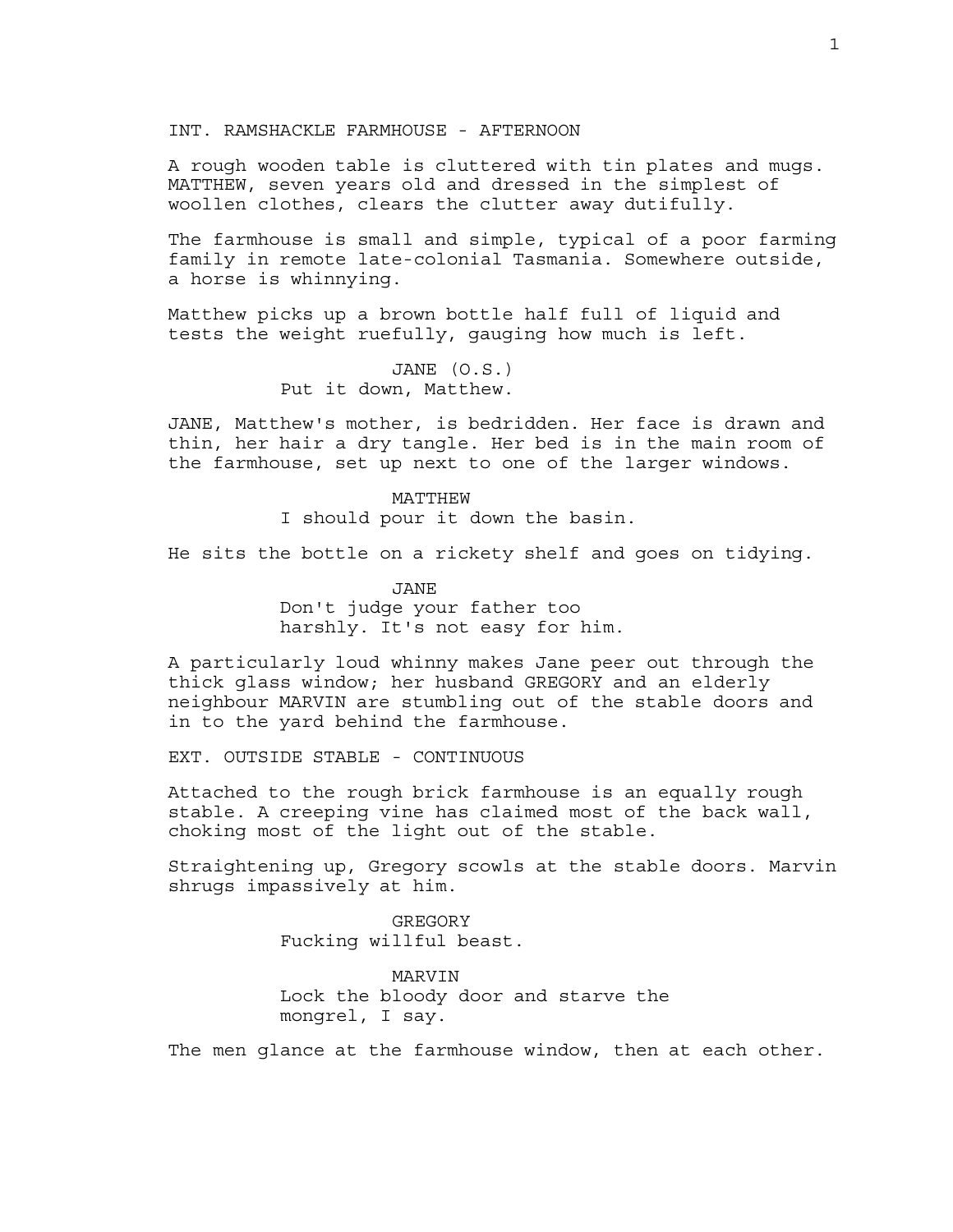GREGORY It was worth a shot. Thanks for coming all the way up here, Marvin.

MARVIN

That's what neighbours are for, Greg. Sorry I couldn't help.

In the shadows, the horse whinnies again.

INT. RAMSHACKLE FARMHOUSE - CONTINUOUS

Matthew comes to his mother's bedside as she turns away from the window. Jane is paralysed from the waist down and any movement is an effort.

Matthew gently lifts her legs, straightening them out so that she can more easily reach the nearby books.

> JANE Thank you love. Now where were we?

> > MATTHEW

I told you, mother, I don't like...

JANE Reading, I know.

## MATTHEW

It's not that. I just... don't like talking about you not being here.

### JANE

(gentle)

I didn't teach you to read for nothing, my dear boy. A sound mind is the best thing I can hope to leave you with. You'll read every one of these books - and one day you'll thank my spirit for it.

Another whinny is followed by a solid thud against the far wall. Matthew and Jane look at the wall, then at each other.

## MATTHEW

Fine.

JANE When you turn ten, I want you to read this book first, then this one will elaborate on what the...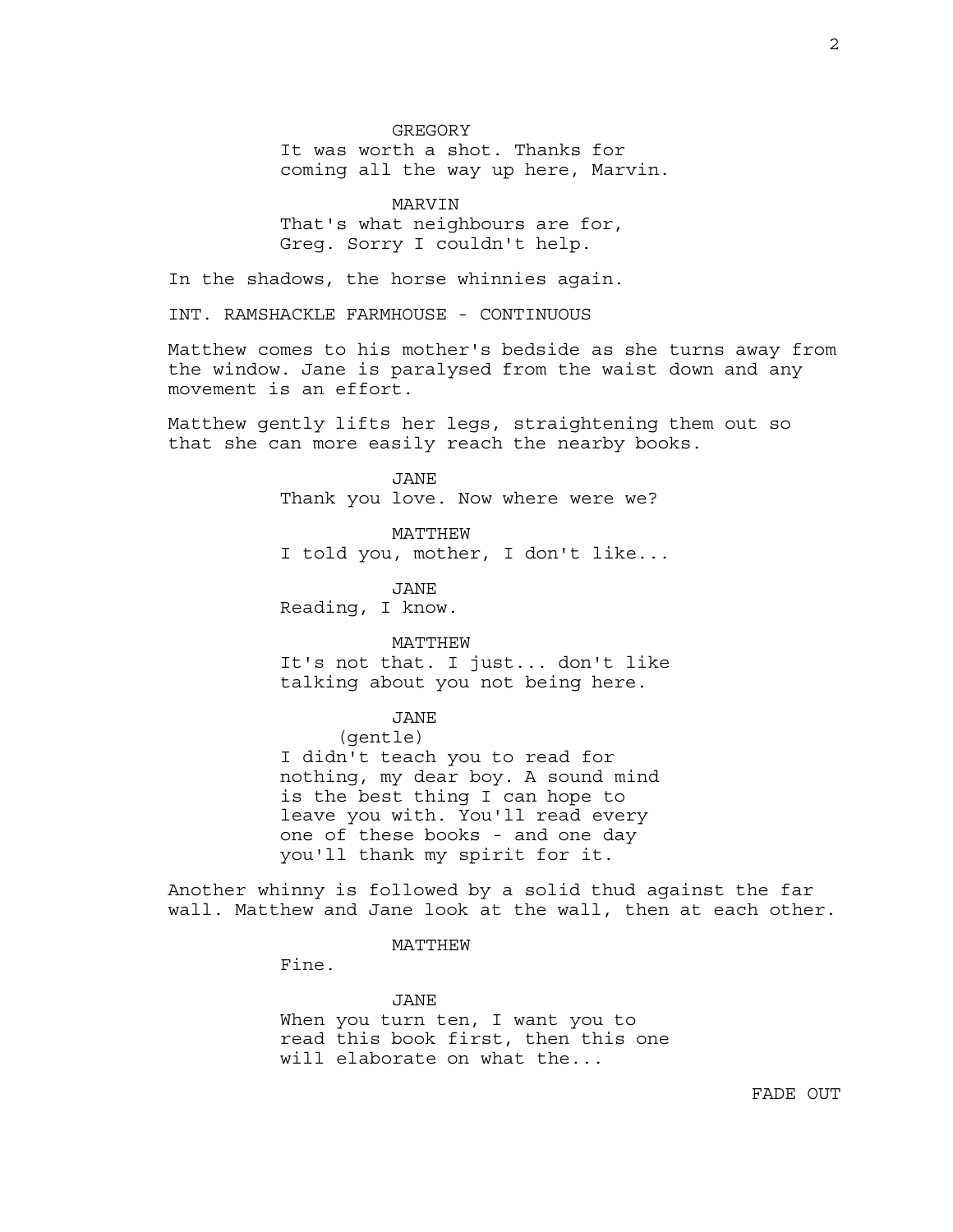INT. RAMSHACKLE FARMHOUSE - EVENING

The farmhouse is lit by a potbelly stove and a small lantern. Jane watches as Gregory pours himself a drink. His hand is unsteady, his eyes distant.

# JANE

There must be another way.

Gregory knocks the drink back, pours another.

On a bed in the corner, Matthew is pretending to be asleep.

GREGORY He's gone wild, Jane. Once a stallion breaks, there's no gettin' him back.

JANE He's fretting for me.

Gregory's lips twist angrily, but he steadies himself with a drink and a long, measured breath.

> **GREGORY** That horse'll kick the stable down before long and the house will come down with it. He's in pain.

He stands unsteadily and comes to kneel next to Jane's bed.

GREGORY He has to be put down, Jane.

JANE

No.

GREGORY I cannot care for you both... (sotto) you wouldn't need my care if not for that damned animal.

JANE Will you put me down as well?

Gregory returns to the table and pours another drink.

JANE I want you to fetch the Whisperer.

GREGORY The Whisperer? That devil!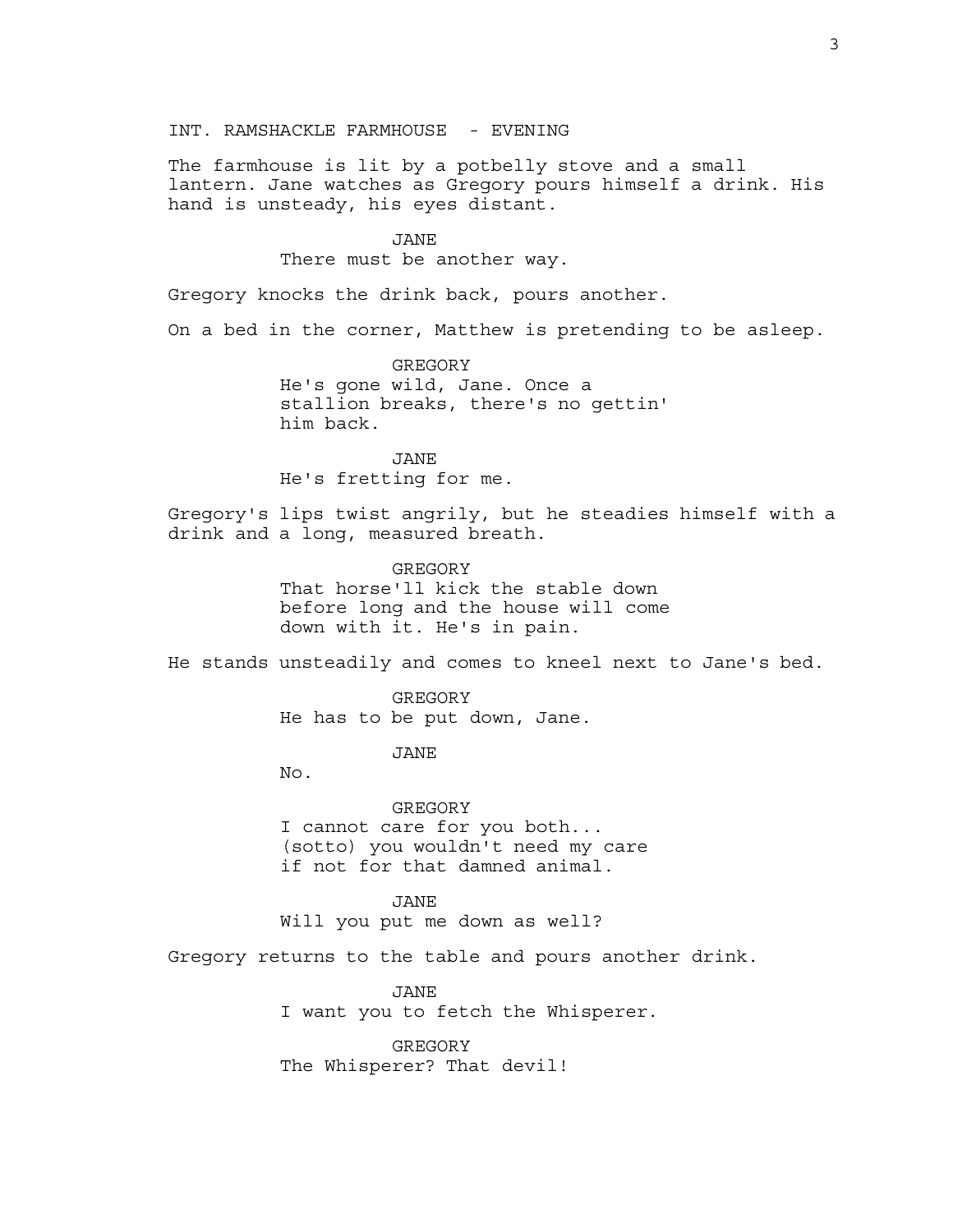JANE They say he can calm any animal.

GREGORY Bewitching beasts... he's half beast himself! It isn't natural.

JANE Bring him. Please. If he can help... I would not outlive my beautiful stallion.

**GREGORY** Even if it means inviting madness into this home.

JANE Madness, sadness... it cannot get any worse than it is, my love.

Facing away from them, Matthew stares blankly into the dark.

EXT. EDGE OF THE FARM - THE NEXT DAY

The Whisperer, a tough older man with hooded eyes, steps out of the treeline and takes in the small farm. Gregory follows just behind the Whisperer, watching him closely.

They can hear the stallion snorting in the stable, so they keep on towards the Farmhouse.

EXT. OUTSIDE STABLE - MOMENTS LATER

Matthew waits outside the stable, awkwardly holding a weathered rifle. As the men approach, the Whisperer regards him coldly and Matthew takes a nervous step back.

Gregory holds back as well while the Whisperer walks to the stable's threshold and peers into the darkness.

> GREGORY The damned beast has always been a burden. Calm him enough to let me approach. I'll do the rest.

WHISPERER No. This one can be healed. I'll calm him, then take him away.

Gregory steps closer to the Whisperer, lowering his voice.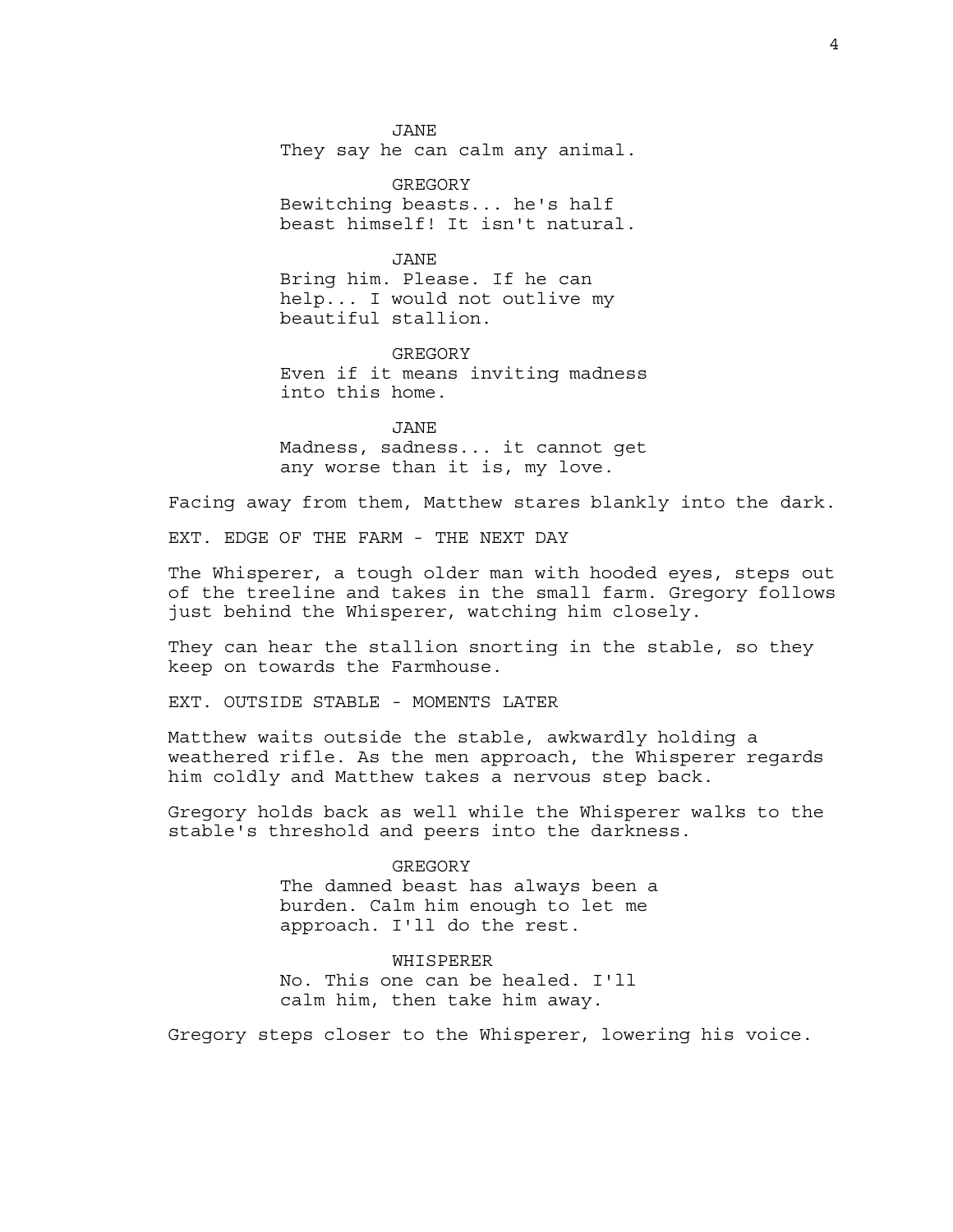GREGORY The horse stays. His meat will sell for two pounds in Campbell Town...

WHISPERER Then you're on your own.

The Whisperer turns to walk away. Gregory scowls.

## GREGORY

Wait. Wait, damn it!

Matthew looks over at the window, where Jane is watching anxiously.

> GREGORY You can take the horse. Just... get on with it.

The Whisperer nods and walks back towards the stable. Matthew hands the rifle to his father and cautiously follows him.

INT. WRECKED STABLE - CONTINUOUS

The stallion is a huge, muscled beast that skips nervously from foot to foot in the small space. The whites of his eyes almost glow in the dim light. He's skittish and aggressive, his bulky frame dangerous in the small space.

Matthew watches from the threshold as the Whisperer calmly raises his hands and approaches the horse, whispering something too quiet to hear.

The horse flicks its head and snorts loudly, but the Whisperer doesn't break stride. He whispers to the horse, soothingly, mysteriously... and after a moment the stallion lowers its head in to his waiting hands.

Suddenly Gregory strides into the stable with the rifle raised to his shoulder. He shoots the horse point-blank.

EXT. OUTSIDE STABLE - CONTINUOUS

The sound of the gunshot echoes around the farm.

Jane's horrified face is pressed against the farmhouse window.

The Whisperer stumbles into view. He is covered in blood, holding his ears. Matthew scuttles out and huddles against the creeping vine.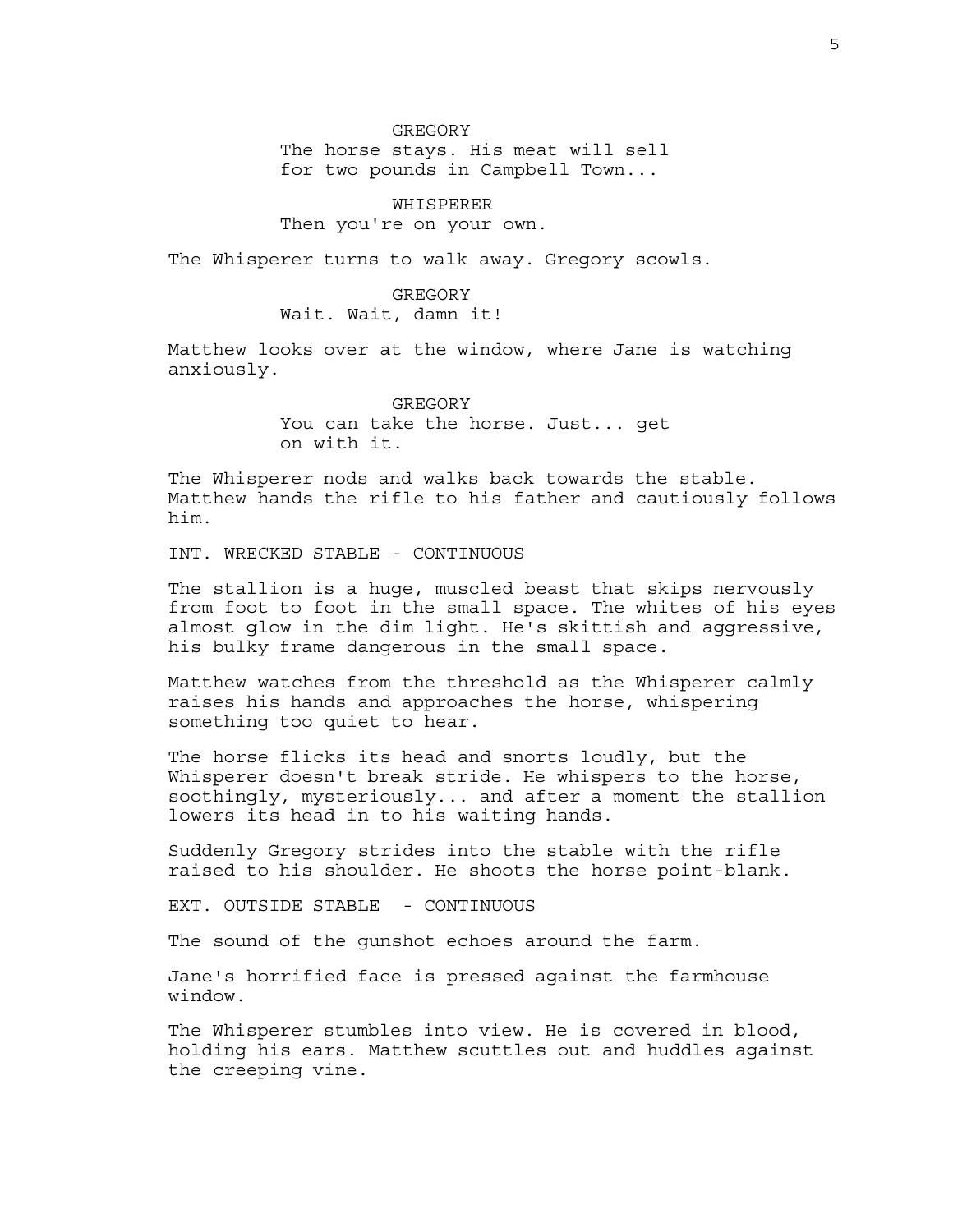Gregory follows them into the yard, still holding the rifle warily. The Whisperer turns to face him in a cold fury.

Jane bashes her weak hands against the window, screaming, distracting Gregory - and the Whisperer launches at him.

## **WHISPERER**

Murderer!

The Whisperer strikes Gregory's face and the farmer drops the rifle as he tries to fend off more blows. He lowers his head and pushes into the Whisperer, knocking him off his feet, but the Whisperer pulls him to the ground as well.

The two men wrestle in the dirt until the Whisperer rolls away and they stand up and face off again.

A loud click makes them stop and look; Matthew is holding the rifle. Tears are tracking down his cheeks. The gun is cocked, wavering back and forth between the two men.

The Whisperer is closest to him. He calmly raises his hands and take a step towards the boy, whispering something too quiet to hear.

# GREGORY

Matthew! Matthew, put it down!

Matthew glares at his father furiously, pointing the gun at him, then swinging it towards the Whisperer, who is almost close enough to touch him.

The Whisperer whispers, whispers to Matthew, slowly reaches his hands forward and touches the boy on the shoulder. Matthew, calm now, looks from the Whisperer to his father.

The rifle follows his gaze.

## GREGORY

Matthew?

Another gunshot rings out through the farm.

INT. RAMSHACKLE FARMHOUSE - CONTINUOUS

Jane hits the window with her hand, over and over. She is trying to scream but her breath is too weak

## JANE No! No! Matthew!

Gregory falls to the ground, blood seeping away from him.

Jane gasps for breath, horrified.